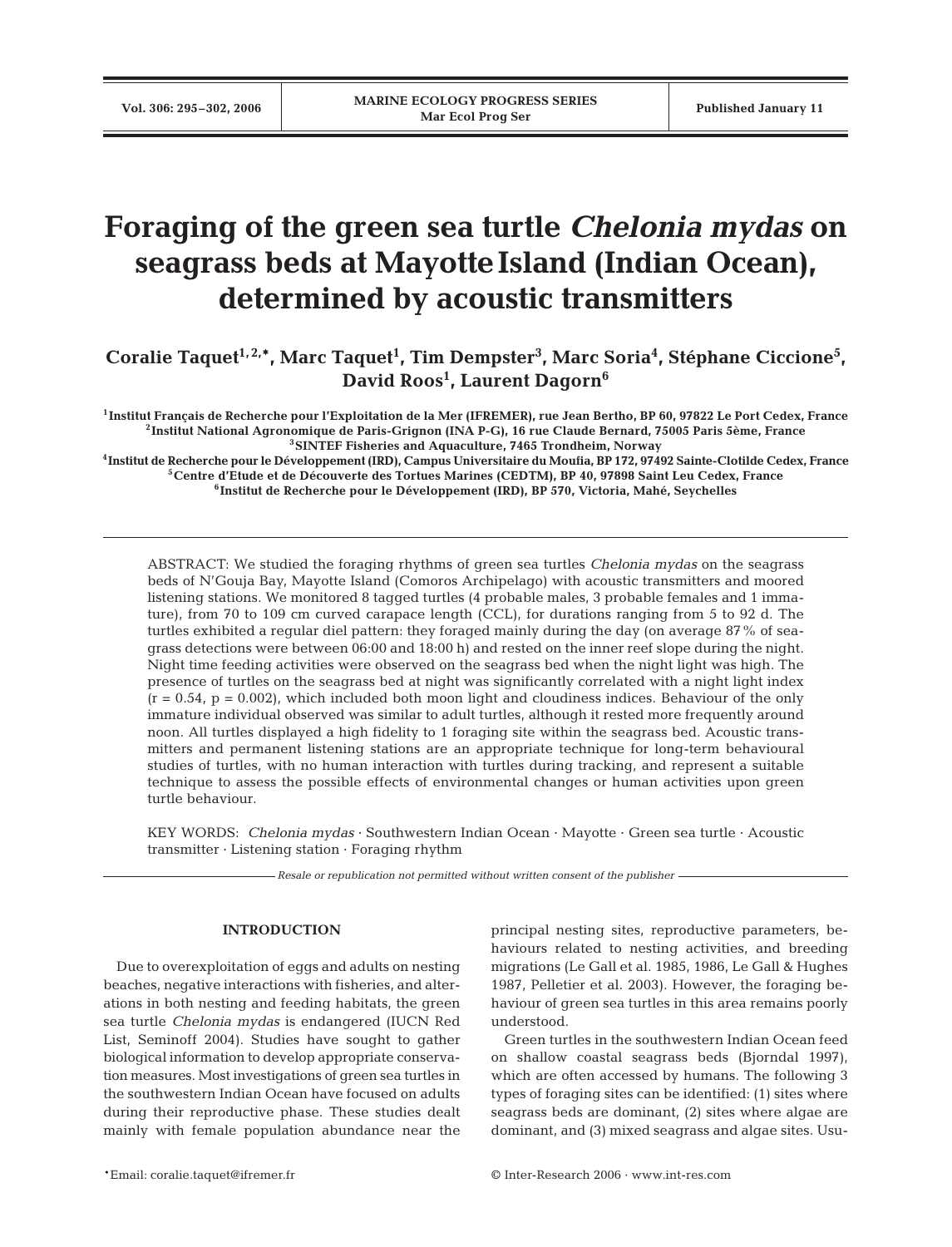ally, foraging grounds are bays composed of seagrass and/or algae patches. Stands of coral reef (resting zones) can occur nearby, interspersed with the patches of seagrass, or be located more distant from the seagrass bed. Studying green turtle foraging behaviour in such coastal areas has become a priority in order to define conservation measures to protect green sea turtles. Determining when turtles forage, for how long, and the possible effects of environmental factors on foraging behaviour, is of primary importance.

Within the Mozambique channel area, Mayotte Island is an exceptional site for studying green turtles as it comprises numerous nesting beaches (Frazier 1985) and extensive seagrass beds (Guerniou & Nicet 2001), and is close to other nesting sites in the region: Mohéli (Comoros Archipelago), Europa, Glorieuses, Tromelin (named 'îles Eparses françaises') and Madagascar. N'Gouja Bay, located on the south coast of Mayotte, is a small Marine Protected Area (MPA). In this bay, the seagrass bed is accessible from the coral reef, and the underwater topography enables the foraging grounds (seagrass bed) and resting areas (inner reef slope) to be clearly distinguished.

A variety of electronic transmitters and tracking techniques have been used to study the behaviour of green turtles over the past 2 decades. Satellite tracking has been frequently used to study long-distance migratory movements between nesting and foraging sites (Luschi et al. 1998, Cheng 2000, Godley et al. 2002, Pelletier et al. 2003); however, this technique is not appropriate for studying the fine-scale behaviour of turtles within a restricted area such as N'Gouja Bay. Studies investigating movements in foraging, resting and nesting areas over smaller spatial scales have used radio telemetry (Dizon & Balazs 1982, Whiting & Miller 1998), or sonic telemetry in real time using a small boat equipped with direc-



Fig. 1. Map of N'Gouja Bay, Mayotte, with the positions of the listening stations  $(\perp)$ . Stns 1 to 3 are within the seagrass bed; Stns 4 and 5 are positioned offshore. Wharf near Stn 2 indicates location on the beach where turtles were tagged

tional hydrophones (Ireland 1981, Mendonca 1983, Odgen et al. 1983, Brill et al. 1995, Seminoff et al. 2002). In order to study the foraging rhythms of green turtles, we equipped 8 individuals with acoustic transmitters and passively tracked them using a network of listening stations moored in N'Gouja Bay, Mayotte. The monitoring network enabled us to observe how turtles used a small foraging area over several weeks to months. To our knowledge, this is the first time this technique has been applied to sea turtles.

#### **MATERIALS AND METHODS**

**N'Gouja Bay study site.** The seagrass bed in N'Gouja Bay is L-shaped (Fig. 1) and ~140 ha in size. A band of seagrass approximately 1.4 km long and 200 m wide skirts the beach, and a further section in the southern part of the bay (approximately 1.2 km long and 400 m wide) is located perpendicular to the shore. The seagrass bed lies near the low water level, and therefore it almost emerges during very low tides. In the middle part of the seagrass bed (halfway between the beach and the rocky inner slope), the level of immersion varied between 0.09 and 3.54 m during the study. Fig. 1 was drawn after an aerial photo (Institut Géographique National; IGN) using MapInfo software.

In front of the beach, the beds are composed of pluri-specific, close-cropped seagrass with some sandy patches. Seagrass density increases with increasing distance from the beach (Guerniou & Nicet 2001). The seagrass species present are predominantly *Cymodocae* sp.*, Halodule* sp. and *Syringodium isoetifolium,* with scarce patches of *Halophila ovalis.* Most of these species are consumed by green sea turtles in the Indian Ocean (Bjorndal 1997). Some patches of algae, mainly *Padina* sp. and *Dictyota* sp., were also present on the rocky area close to the reef inner slope (Guerniou & Nicet 2001). Closer to the inner reef slope, corals become increasingly abundant and gradually replace the seagrass. The dominant species of algae in this area are *Dictyota* sp. and *Padina* sp. Adult green turtle diets are typically composed of seagrass species or algae species, with mixed diets less frequent due to gut specialization (Bjorndal et al. 1991, Bjorndal 1997). Green turtles in the Indian Ocean are known to have a seagrass diet (Bjorndal 1997), and the only 3 autopsies carried out on green turtles at Mayotte showed no algae in the stomach (S. Ciccione unpubl. data).

**Visual observations.** Underwater observations were performed before and during the turtle tracking period in order to better understand both the site configuration and the general behaviour of turtles in the area. Visual observations of turtles were made (1) on the seagrass bed by snorkelling and (2) on the inner slope by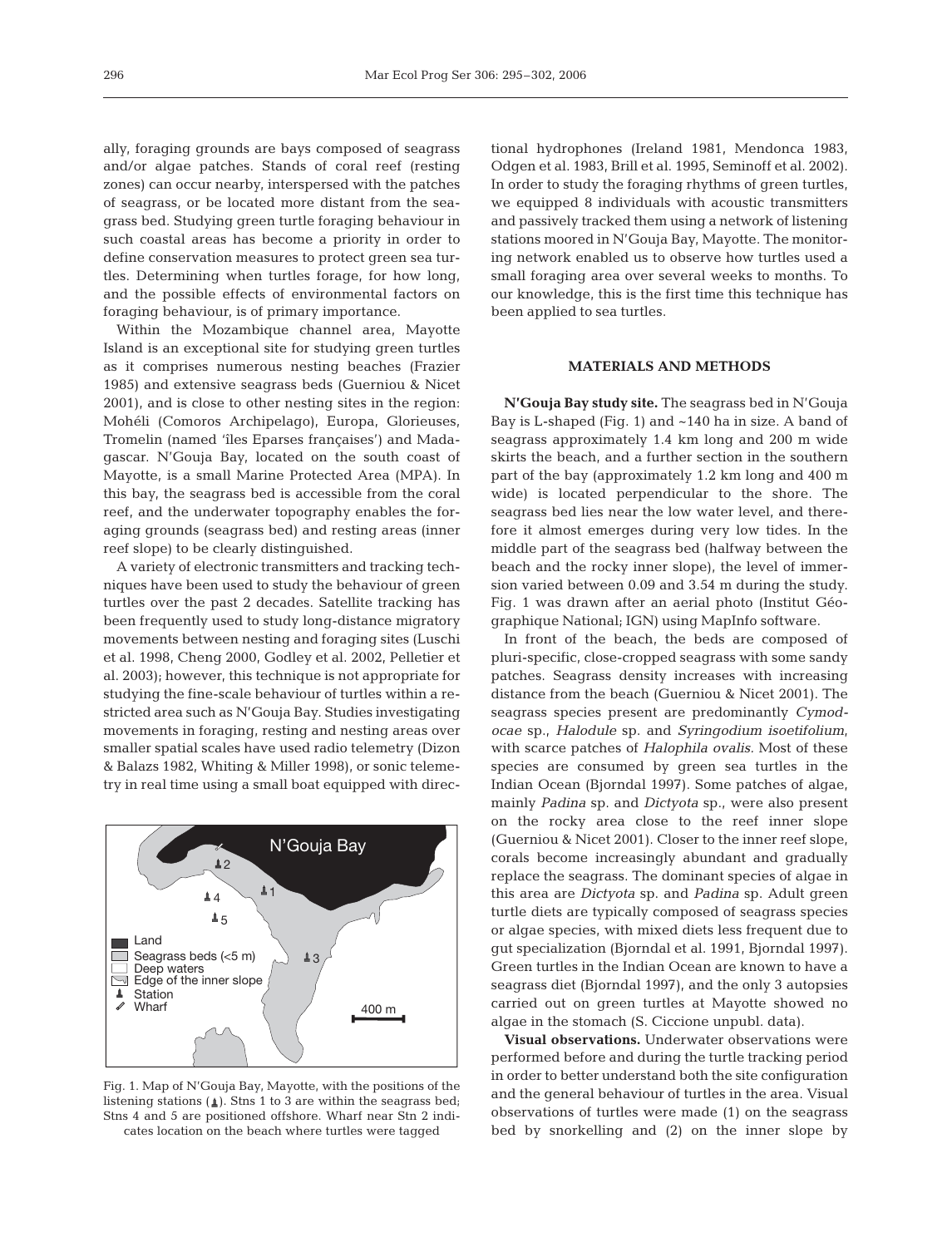SCUBA diving. We carried out 5 visual trackings and 40 'transects' on the seagrass bed. During trackings, the observer focused on 1 individual (Focal Scan Sampling, Altmann 1974), and noted the time and duration of each activity over 1 h. During a transect of 30 min duration and approximately 400 m length, turtles were counted and their activity noted (Instantaneous Scan Sampling, Altmann 1974). During observations we kept a minimum distance of 4 m between the observer and the turtle in order to avoid disturbing the animal. Approaches to determine if the turtle was tagged were made with slow movements to minimize disturbance. We recorded 4 possible behaviours: foraging, breathing, displacement (swimming) and resting. Night time SCUBA diving observations (10 dives over a 2 mo period) were conducted before the experiment to record turtle activities on the inner slope. Behaviours were recorded as for the seagrass bed.

**Movements of individual turtles.** To track turtle movements, we used Vemco (Shad Bay) V16-5H-R04K transmitters that randomly emitted 1 signal every 60 to 183 s to avoid collisions between signals coming from different transmitters. This technique enabled tracking of several turtles on the same frequency (69 kHz). Vemco VR2 listening stations were used to collect data from the transmitters. To hold the listening stations in fixed positions on the seafloor, anchored bases consisting of tyres filled with concrete were built. A PVC flange was embedded in the middle of the base, allowing the fixation of a PVC tube (10 cm diameter, 70 cm high) that contained and protected the listening station. For each detection that was properly received, the listening stations recorded the ID number of the turtle, the date and the time of day. Data were retrieved from the receiver twice during the 3 mo study period, using a computer system interface and Vemco VR2-PC software.

The acoustic detection range of a listening station depends on the frequency and power of the transmitters, the location of obstacles such as rocks, and on environmental conditions (e.g. water turbidity, water depth, sea state, environmental noise). The usual range of detection for V16 transmitters by VR2 listening stations in open oceanic waters is on average greater than 600 m (Taquet 2004). *In situ* tests carried out with an active transmitter indicated an average maximum detection range of transmitters by listening stations of 200 m. This range was used to position the listening stations to optimize the detection of tagged turtles in the feeding area (seagrass bed) and the resting area (reef slope) without overlapping between the 2 zones.

Listening Stns 1, 2 and 3 were positioned 400 m from each other (Fig. 1). They covered the most important part of the seagrass bed without overlapping, and their positions ensured that turtles in resting positions

beyond the inner slope (in waters deeper than 10 m) could not be detected by these stations. We verified this by *in situ* tests with active transmitters. For this last condition, the site topography was advantageous because the inner slope was very steep. The offshore stations (Stns 4 and 5) were positioned on the bottom at 30 m depth, 200 m from each other and 200 m off the seagrass bed. In these positions, the offshore stations covered the maximum area of the inner slope zone that bordered the studied seagrass zone covered by Stns 1 and 2. The detection limits of the offshore stations reached the inner slope, without overstepping it. This portion of the inner slope (in front of Stns 1 and 2) corresponded to the area where most of the turtles resting on the inner slope were observed during diving. Such a spatial configuration resulted in some overlap between the 2 offshore stations. This overlap was necessary to maximize our chances of detecting turtles when they rested on the inner slope, which was the purpose of these stations.

The tagging procedure was carried out on the beach near the wharf (Fig. 1). To minimize stress, each turtle was caught close to the tagging station by free divers, brought back carefully to the beach and tagged. The V16 transmitter was fixed quickly to the ventral posterior part of the carapace with silicone glue and 2 Colson brackets after Seminoff et al. (2002). All turtles were then released on the seagrass bed just in front of the tagging site. Eight turtles were tagged (Table 1): 4 probable males, 3 probable females and 1 immature. Over the 10 yr of nesting beach surveys on Mayotte Island, the smallest nesting green turtle observed was 82 cm CCL (S. Ciccione unpubl. data). We therefore assumed that a green turtle with a CCL greater than 82 cm that did not have an elongated tail was a probable female. Every turtle smaller than 82 cm CCL was then considered as an immature. Each turtle was double tagged with a stainless steel conventional tag (Moneltag, National Band

Table 1. *Chelonia mydas.* Turtle sex, size and duration of acoustic tracking at N'Gouja Bay. M: probable male, F: probable female, I: immature, CCL: curved carapace length. Dates given as dd/mm

|   |   | (c <sub>m</sub> ) | Turtle Sex CCL Survey<br>start<br>date<br>2003 | Survey<br>end<br>date<br>2003 | Survey<br>duration<br>(d) | Observations<br>and<br>hypotheses |
|---|---|-------------------|------------------------------------------------|-------------------------------|---------------------------|-----------------------------------|
| 1 | М | 88                | 11/06                                          | 22/07                         | 42                        | Site departure                    |
| 2 | М | 109               | 11/06                                          | 15/06                         | 5                         | <b>Transmitter loss</b>           |
| 3 | F | 99                | 11/06                                          | 16/06                         | 6                         | <b>Transmitter loss</b>           |
| 4 | F | 102               | 14/06                                          | 27/08                         | 75                        | <b>Transmitter loss</b>           |
| 5 | T | 70                | 13/06                                          | 09/09                         | 88                        | End of study                      |
| 6 | F | 98                | 14/06                                          | 29/07                         | 46                        | Site departure                    |
| 7 | М | 95                | 13/06                                          | 07/07                         | 25                        | <b>Transmitter loss</b>           |
| 8 | М | 92                | 9/06                                           | 09/09                         | 92                        | End of study                      |
|   |   |                   |                                                |                               |                           |                                   |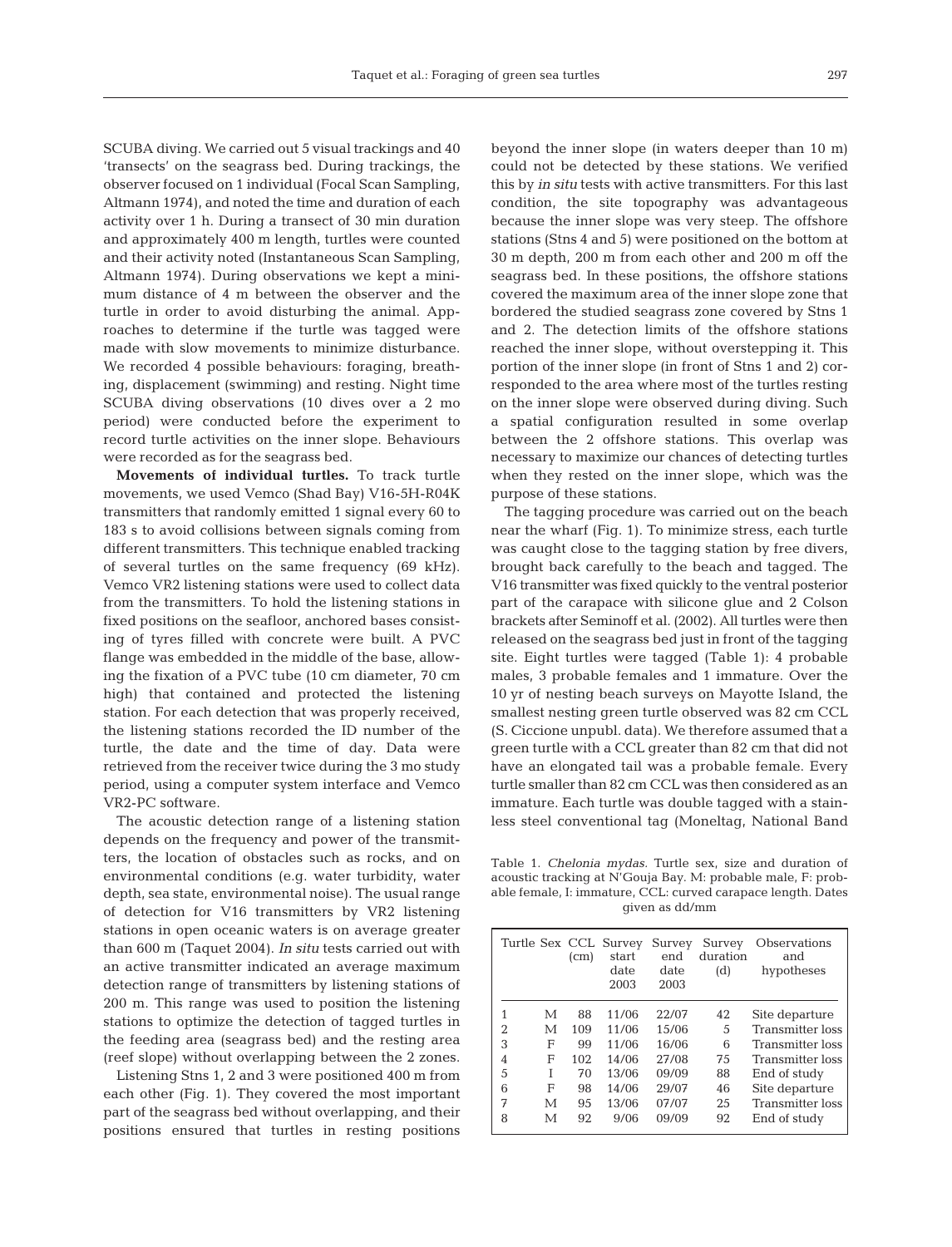and Tag) on the right fore flipper so turtles that lost their transmitters could be identified.

**Analyses of foraging and resting behaviour.** Turtles 2 and 3 were removed from the analysis of foraging behaviour because they lost their transmitters 5 and 6 d after tagging, respectively. The present study recorded data over a maximum of 92 d. To analyse movements between foraging and resting zones, we restricted data to the period from June 14 to July 14, 2003 (31 d). Detections by Stns 1, 2 and 3 were pooled together as they represent presence of turtles on the seagrass bed, and detections by Stns 4 and 5 were pooled together as an indication of presence of turtles at the offshore area. For each turtle, we summed the numbers of detections in each category (seagrass bed and offshore areas) for each hour of the day during this period. To compare turtle presence on the seagrass bed between day and night hours, we performed an exact permutation test (paired samples) with StatXact software. To estimate how much time each turtle was detected or not during the study, we performed another analysis. A transmitter emitted a signal every 60 to 183 s, so on average every 121.5 s. We then calculated the expected total number of detections for each turtle, assuming that the turtle would always have been in the detection zone of 1 of the 5 stations and that transmitter detection was perfect. It was calculated for each hour of the day: (31 d  $\times$  60 min  $\times$  60 s)/121.5 s<sup>-1</sup> = 919 detections h<sup>-1</sup> for a survey of 31 d. This theoretical total number of possible detections was then used to calculate the percentage of detections actually received, by dividing the actual number of detections for seagrass and offshore stations by the theoretical total.

Proportions of detections made by each of the 3 seagrass stations were calculated to determine the fidelity of turtles to particular foraging zones. When we analysed detections at the 2 offshore stations to determine the fidelity of individual turtles to particular resting zones, occasions when detections of the same tag were made by both offshore stations at the same time (due to overlapping) were removed. They represented between 6 and 33% of offshore detections, depending on the turtle.

**Influence of tides on signal reception by seagrass bed listening stations.** Mayotte is subject to semidiurnal tides. The listening stations were 70 cm above the bottom and the positions of listening stations on the seagrass beds were 26 cm above the low tide level; if the tide level dropped below 96 cm (which often occurs at Mayotte), the listening stations emerged from the water and were inoperative, even though turtles could be on the seagrass bed. To estimate the effect of large tides on the number of detections, we determined whether stations were submerged or emerged for each 10 min period during the study. For each 10 min period, if the tidal level was less than 96 cm (e.g. listening station emerged), this 10 min period was termed an emergence period. Using this method we estimated an hourly emergence rate according to the time of day.

**Influence of night light on foraging behaviour.** To determine the effect of night light on foraging rhythms, we analysed the movements of turtles (the number of detections collected) at night for the 31 d period with respect to a night light index. Moon light intensity was calculated with 'LunarPhase' software as a percentage of the maximum moon light intensity. A cloudiness index was obtained from the Météo-France-Réunion agency as the proportion of the sky (between 1/8 and 8/8) that was cloudless. We converted these values into percentages. If *x*% of the sky was clear and cloudless, and if the moon emitted *y*% of its maximum light intensity, then the night light index was *xy*% of the maximum night light intensity. This night light index was calculated for each night of the study period. We tested for a correlation between the night light index and the total number of detections per turtle at night with SPSS software (linear regression).

## **RESULTS**

#### **Detection of transmitters by listening stations**

Of the 8 tagged turtles, only 2 (Turtles 5 and 8) were still detected by the listening stations at the end of the observation period (durations of 88 and 92 d, respectively), while tracking of the 6 others stopped before the end of the observation, with durations ranging from 5 to 75 d (Table 1). Turtle 1 was detected by the listening stations until 22 July 2003 (Day 42). Turtle 1 either left N'Gouja Bay, lost its transmitter outside the detection zone, or its transmitter failed on this exact date. Turtles 2 and 7 were visually observed on the seagrass bed and identified by their conventional tags, without their transmitters. The transmitter of Turtle 2 was continuously detected by the offshore stations (and not by the seagrass bed stations) from 15 June 2003 (Day 5), which indicates that transmitter loss occurred on this day. The transmitter of Turtle 4 was recovered on the bottom on the inner slope by a diver. Turtle 3 had a similar detection pattern to Turtle 2, and seemed to have lost its transmitter on 16 June 2003 (Day 6). From 2 August 2003 (Day 55) to 15 August 2003 (Day 68), Turtle 8 was only detected by Stn 5, and it was not detected by any station thereafter until 25 August 2003 (Day 78). It was then detected regularly by the offshore stations, generally around 00:00 h, but never by the stations on the seagrass bed. We assume that Turtle 8 left the offshore region N'Gouja bay for 10 d (from 15 to 25 August 2003) and returned, never moving over the seagrass bed.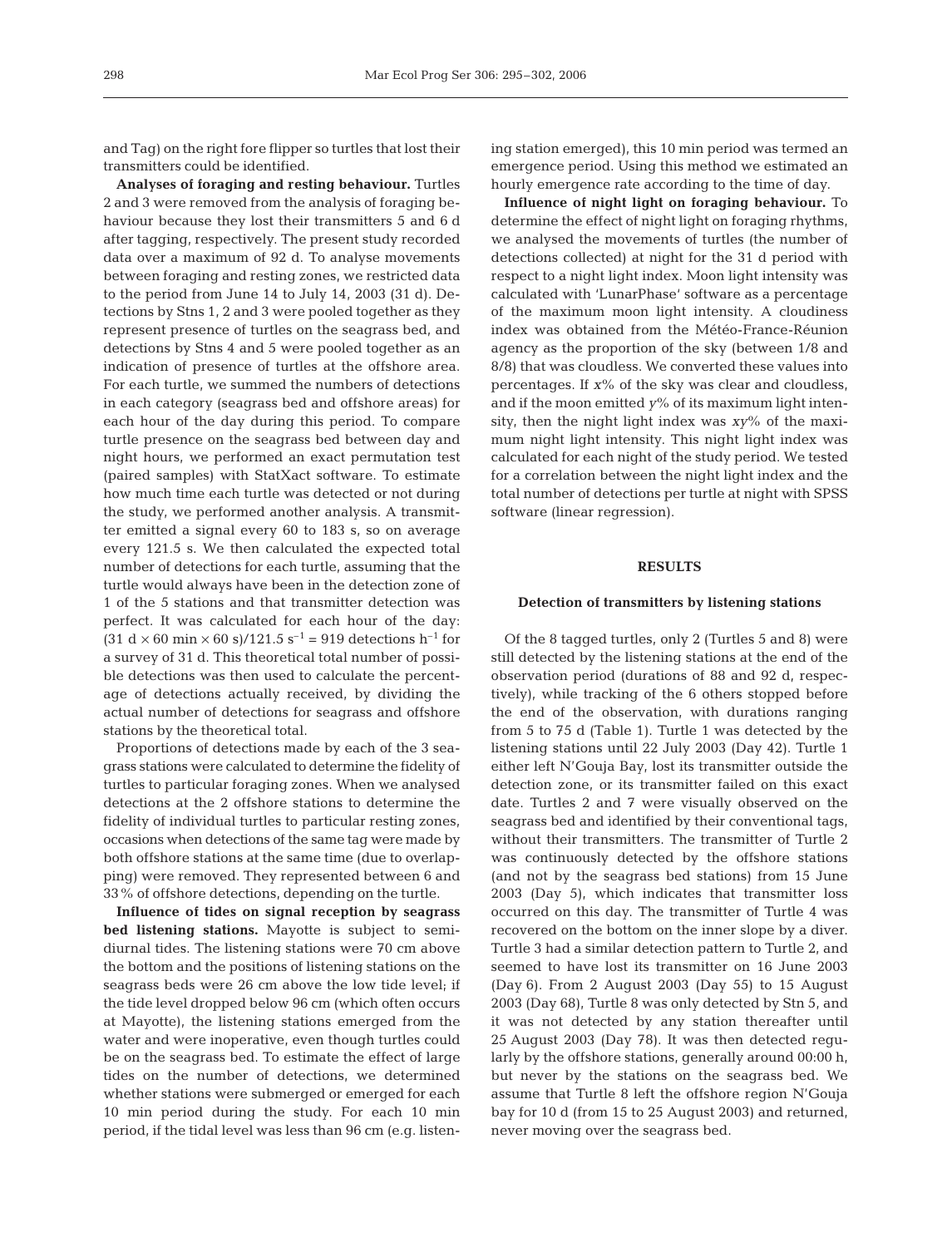## **Movements of the turtles**

The number of detections received varied greatly among stations (Table 2). Stn 2 recorded the vast majority of all detections by the seagrass bed stations (between 84 and 98%, depending on the turtle). Only 3 of the tagged turtles were detected by Stn 3 and only on very rare occasions. Turtle 6 alone represented 55% of all detections recorded by this station. All turtles were detected by the 2 offshore stations. While Turtle 1 was more or less evenly detected by Stns 4 and 5, Turtles 5, 6 and 7 were mainly detected by Stn 4, and Turtles 4 and 8 were mainly detected by Stn 5 (Table 2).

The visual trackings and transects showed that when turtles were located on the seagrass bed, they were feeding for 95% of the time, the remainder being devoted to slow movements (4%) and surface breathing (<1%). When they were observed outside the seagrass bed, mainly in coral caves on the inner slope, turtles were resting for 98% of the time. These results enabled us to assume that detection of a turtle by a listening station on the seagrass bed is representative of feeding, and that detection in the offshore zone is representative of resting.

The distribution of detections by seagrass bed stations and offshore stations, relative to the theoretical total number of possible detections if turtles were always detected by at least 1 station, is shown in Fig. 2. Detection of transmitters by the network of listening stations was generally high, although detection varied with both time (Fig. 2) and turtle (e.g. Turtle 4 vs. Turtle 6, Table 3). The majority of the seagrass bed detections (70 to 98% depending on the turtle) were obtained during the daytime, which clearly showed that turtles mainly exploited the seagrass bed during the day. In general, turtles grazed every day. They usually arrived on the seagrass bed around 06:00 h, sometimes earlier (e.g. Turtle 1, first peak at 04:00 h), and left around 18:00 h. Some night time detections were collected on

Table 2. *Chelonia mydas*. Distribution of detections received for each turtle (% of detections) at seagrass stations (Stns 1 to 3) and offshore stations (Stns 4 and 5), and total number of detections received by each station during the 31 d study period from June 14 to July 14, 2003

| Turtle |       | Seagrass bed stations:<br>foraging activity | Offshore stations:<br>resting activity |                   |                  |
|--------|-------|---------------------------------------------|----------------------------------------|-------------------|------------------|
|        | Stn 1 | Stn <sub>2</sub>                            | - Stn 3                                | S <sub>tn</sub> 4 | Stn <sub>5</sub> |
| 1      | 7.4   | 92.6                                        | 0.0                                    | 45.5              | 54.5             |
| 4      | 7.3   | 92.7                                        | 0.1                                    | 14.1              | 85.9             |
| 5      | 1.8   | 98.1                                        | 0.1                                    | 72.5              | 27.5             |
| 6      | 14.8  | 84.6                                        | 0.6                                    | 65.8              | 34.2             |
| 7      | 4.7   | 95.1                                        | 0.3                                    | 61.5              | 38.5             |
| 8      | 3.8   | 96.2                                        | 0.1                                    | 15.8              | 84.2             |
| Total  | 1290  | 16944                                       | 31                                     | 13413             | 18572            |

the seagrass bed (see Turtles 1, 5, 6 and 7) (Fig. 2). Detections by the stations located on the inner slope showed some interesting differences. While the numbers of detections during the night at these stations were higher than during the day for Turtles 1, 4, 7 and 8, Turtles 5 and 6 did not show the same pattern. Turtle 6 was poorly detected by the offshore stations (Fig. 2).

#### **Influence of tides on signal reception by seagrass bed listening stations**

Fig. 3 represents the hourly emergence rate of the seagrass bed listening stations according to the time of day during the 31 d study period. Large tides were unequally distributed with respect to time of day (Fig. 3). The lowest tides occurred mainly around 10:00 and 11:00 h; this period corresponds to a lack of detections for most of the turtles during the daytime (Fig. 2). Particularly low tides also appeared with high frequency around 22:00 to 23:00 h, but no clear loss of detections during this period was observed.

#### **Influence of the night light on foraging behaviour**

The numbers of night hours when the moon was present in the sky (189 h) and when it was absent (195 h) were quite similar during the study period. The seagrass bed listening stations (1, 2 and 3) recorded a total of 1319 turtle detections during times when the moon was present, and 635 when it was absent. The difference between the hourly mean number of detections showed that turtles foraged on the seagrass bed during the night more often when the moon was present (6.97 detections  $h^{-1}$ ) than when it was absent (3.26 detections  $h^{-1}$ ). The number of detections per night and the night light index (moon light intensity and cloudiness) were positively correlated  $(r = 0.54, p = 0.002)$  (Fig. 4). However, a detailed examination of Fig. 4 shows that for similarly high values of moon light index at the beginning and end of the study period, we obtained different results in terms of number of detections. While turtles were foraging during the night at the

Table 3. *Chelonia mydas*. Percentage of detections of the expected number of total detections for each green sea turtle and for each hour of the day over the 31 d study period from June 14 to July 14, 2003

| Turtle                        |                |                | Ċ.             |          |          |               |
|-------------------------------|----------------|----------------|----------------|----------|----------|---------------|
| Maximum<br>Minimum<br>Average | 52.<br>9<br>33 | 76<br>35<br>54 | 40<br>16<br>25 | 48<br>20 | 74<br>36 | 61<br>9<br>43 |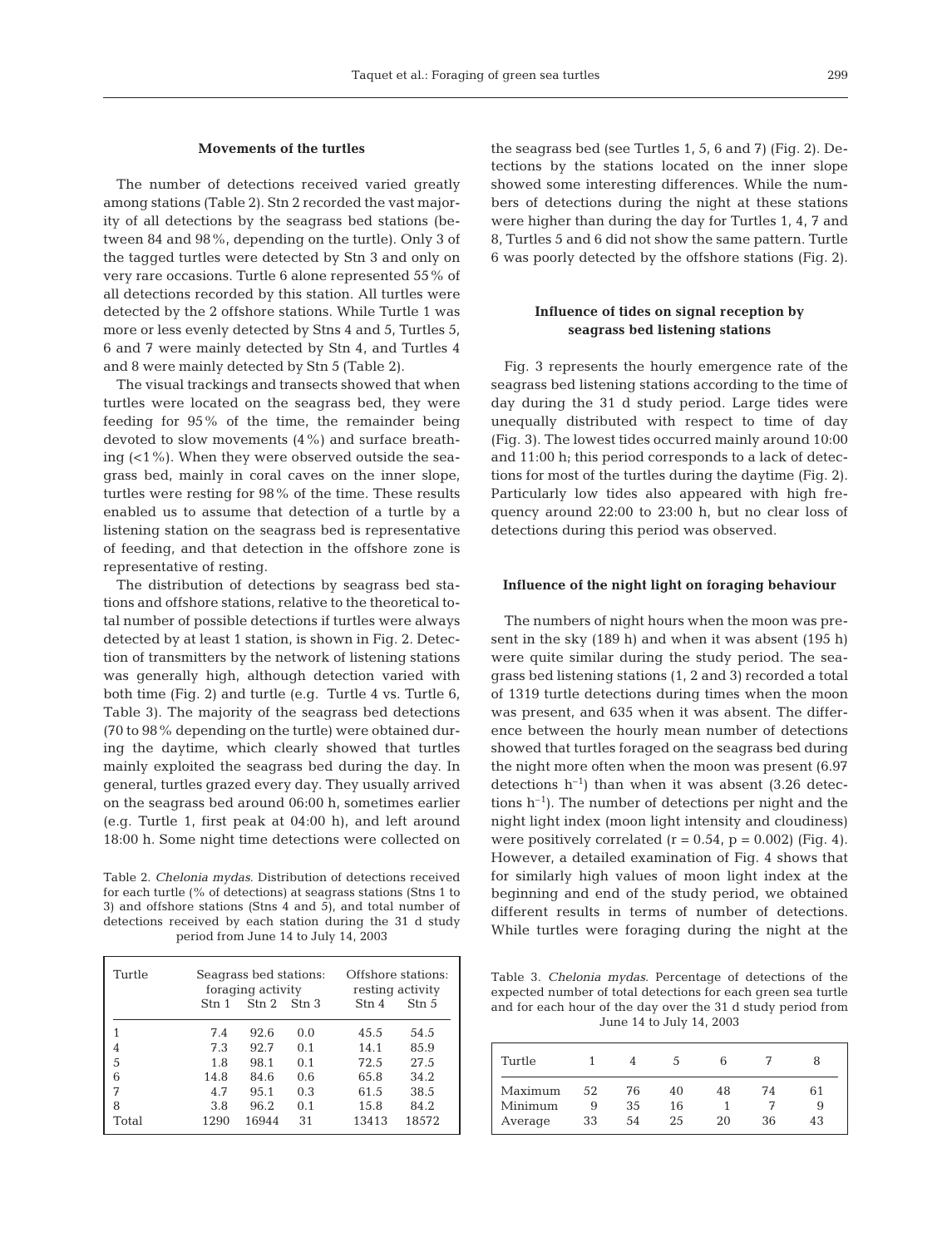

Fig. 2. Percentages of seagrass (black) and offshore detections (grey) of the expected number of total detections, according to time of day for each tagged turtle tracked over the 31 d period from June 14 to July 14, 2003



Fig. 3. Estimated percentage of the total time that listening Stns 1, 2 and 3 on the seagrass bed were emerged (due to low tides) for each hour of the day over the 31 d period from June 14 to July 14, 2003

beginning of the study, they did not exhibit the same pattern in similar night light conditions at the end. However, when the night light was very low in the middle of the study period, they were rarely detected on the seagrass during the night.

## **DISCUSSION**

## **Experimental technique: ultrasonic transmitters and listening stations**

The ultrasonic transmitters and listening stations used to track green sea turtles in this study have distinct advantages over many of the techniques used previously to determine foraging behaviour. Permanent listening stations allowed continuous monitoring of the behaviour of turtles whilst they were within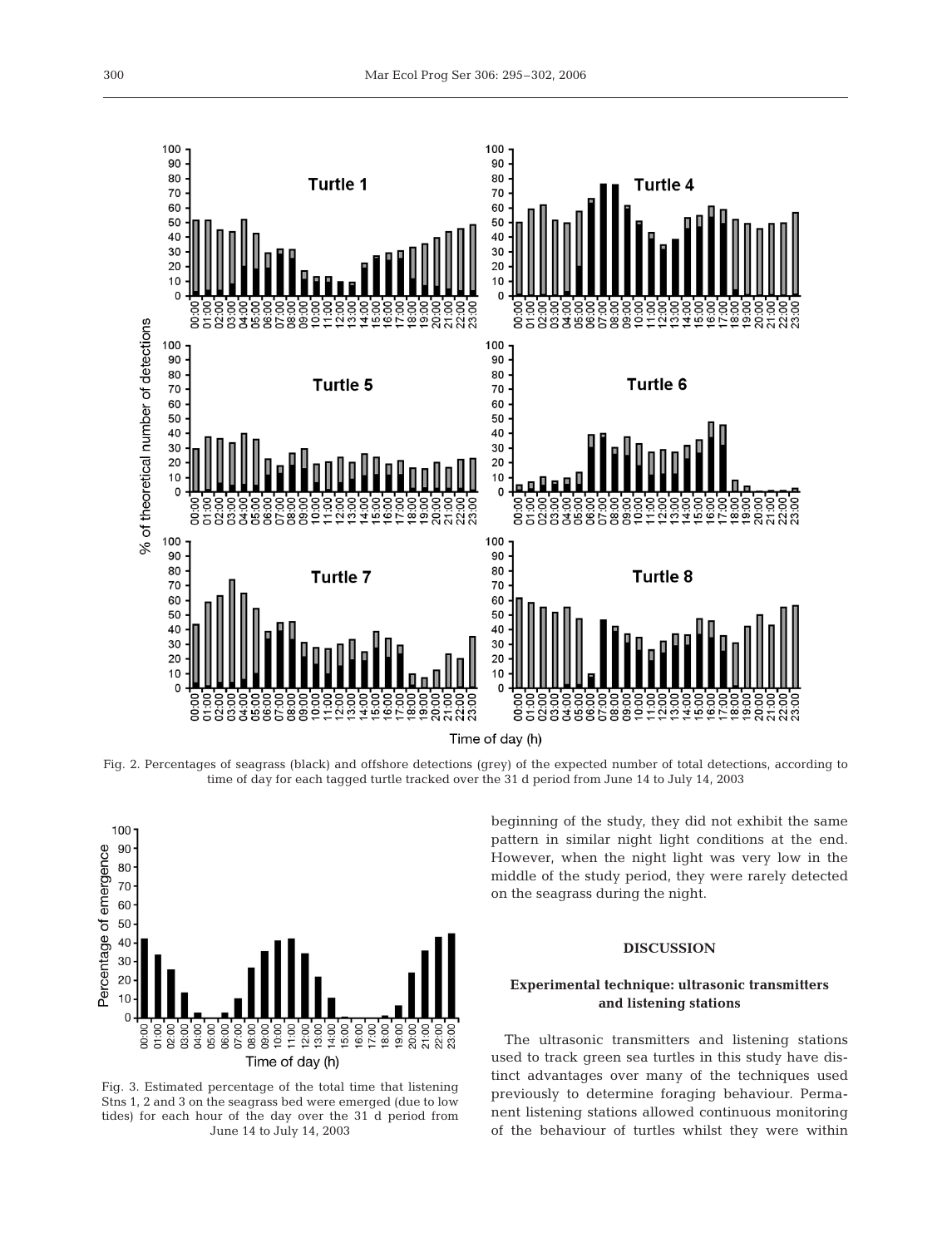

Fig. 4. Moon light index and average number of detections per turtle by the seagrass bed listening stations for each night of the 31 d study period from June 14 to July 14, 2003. Dates given as dd/mm

detectable range. As listening stations are automated instruments, they allow equal observation 'effort' during both night and day. This reduces logistical constraints on long periods of observation (several mo) compared to techniques requiring permanent observers at the study site (Whiting & Miller 1998, Seminoff et al. 2002). Acoustic techniques allow observations of turtles during all their activities, while VHF tracking or satellite telemetry cannot detect turtles during their diving phases, except in very shallow waters (Whiting & Miller 1998). Listening stations therefore provide an important methodological advance for such behavioural studies. In the context of this study, the listening stations were positioned to take advantage of the configuration of the site. In other foraging grounds, such as in the Gulf of California (Seminoff et al. 2002), the configuration of the foraging and resting zones would not permit such delineation and would complicate the design of the study and the interpretation of data.

On average, turtles were detected 35% of the time by the listening stations. The expected total number of detections was calculated assuming that detection of the transmitter by the station was perfect. Listening stations did not receive 100% of signals due to several variables in the physical environment, e.g. collisions between signals sent at the same time, water conditions, and the presence of solid obstacles (coral stands). However, as the factors that affected signal detection were unlikely to have varied among listening stations separated by 100s of metres in N'Gouja Bay, the received detections served as a robust index of turtle presence.

# **Foraging behaviour of green sea turtles in N'Gouja Bay**

Although some turtles were observed more than others by the network of listening stations, they all exhibited the same diel pattern: they fed on the seagrass bed during the day, and rested on the inner slope during the night. Brill et al. (1995) found 2 different patterns for juvenile green sea turtles in Kaneohe Bay (Hawaii, USA): some fed during the day (like turtles observed during our research), while others fed at night. In this study, Turtles 1, 5, 6 and 7 fed during the night time on occasion, especially during the first part of the study when night light was high, but night time foraging behaviour was generally uncommon. We do not know why turtles did not feed during the night at the end of the study when night light was also high. Factors such as low tides at night combined with rough weather conditions may have

affected water visibility and therefore grazing. Such conditions may have also caused partial emergence of the listening stations leading to a loss of detections. Seminoff et al. (2002) showed that the green turtles in Bahia Bay off Los Angeles spent significantly more time at depths of 10 to 30 m during the day and 0 and 10 m during the night, which contrasted with the patterns of depth use by turtles in this study. This difference in diel bathymetric behaviour may be explained by different configurations of the foraging sites rather than a difference in foraging rhythms.

Low tides during the middle of the day may account for the increased number of detections received by the offshore stations at the same time (mainly Turtles 5, 6 and 7; Fig. 2). The very shallow waters over the seagrass bed may have caused turtles to move to the inner slope for a few hours. Similarly, Limpus & Limpus (2000) found low tides restricted access of green turtles to mangrove habitat in Queensland, Australia. However, such an increase in offshore detections was not observed for Turtles 1 and 4. They may have moved to offshore areas that were not covered by the listening stations, or remained on the seagrass bed and were not detected by the emerged listening stations. It is also possible that low tides were not the main factor responsible for this lack of data on the seagrass bed in the middle of the day. A resting phase at noon could also correspond to the intrinsic foraging rhythm of green turtles in N'Gouja Bay. The foraging pattern displayed by the immature turtle was similar to those of juvenile turtles at the US Virgin Islands (Ogden et al. 1983), with 2 feeding events during the day separated by a resting phase at noon.